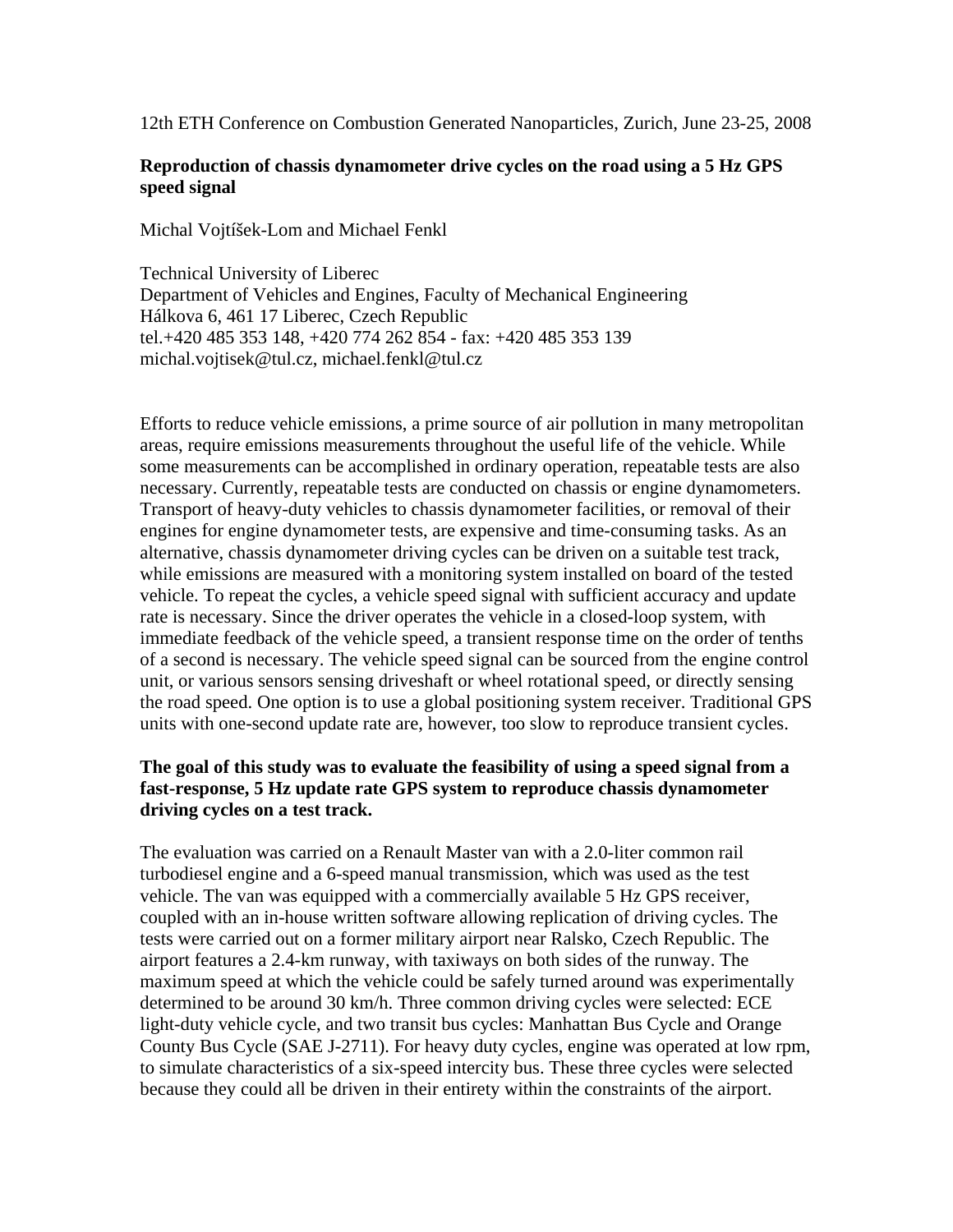Emissions were measured by an impromptu simple and relatively primitive portable, onboard emissions monitoring system. Concentrations of CO and CO2 were measured by two multi-gas NDIR cells taken from a garage-type analyzer and extensively calibrated in the laboratory, NOx by electrochemical cells, and PM by dynamic low-angle laser beam scattering. Emissions of HC were not measured as power limitations did not allow for the use of a heated sample line. Exhaust mass flow was estimated based on engine characteristics and operating parameters.

For a series of four runs of the ECE cycle, the range ((maximum-mininum)/average) of total mass emissions per cycle were 10.2% for NOx, 4.0% for CO2 and 5.5% for PM, with coefficient of variance (COV) 4.8% for NOx, 1.8% for CO2, and 2.6% for PM. For a subsequent series of five runs of the ECE cycle, ranges were 6.0%, 7.8% and 21.0%, and COV were 2.4%, 2.9% and 9.2% for NOx, CO2 and PM, respectively.

Generally, the cycles were somewhat difficult to reproduce. This can be partly attributed to the time lag of 1-2 readings (0.2-0.4 s) of the GPS, but also due to the delayed throttle response of the vehicle, and due to the driver lacking day-to-day experience in cycle driving. Still, the overall cycle reproducibility was excellent, given the above conditions and the relatively primitive on-board emissions monitoring system used. (As with all field measurements using portable, on-board systems, the choice of equipment should be made carefully and thoughtfully, after thorough assessment of the needs of the project and resources available.)

The GPS system is universal for a virtually all vehicles, has a good absolute accuracy (no need to calibrate for actual tire diameter), is inexpensive, and is very easy to install and operate. Problems due to the time lag and noise on the order of tenths of km/h are expected, however, with some aggressive urban cycles with low-speed transients.

**Overall, a fast-response GPS is not believed to be the best source of speed signal for this purpose, but offers a relatively good cost/performance ratio and can be used, with minimal efforts and costs, on all vehicles.** 

*This project was sponsored by Michal Vojtíšek-Lom and by the by the Ministry of Education of the Czech Republic, project 1M0568 - Josef Bozek Research Centre for Engine and Vehicle Technologies II.*